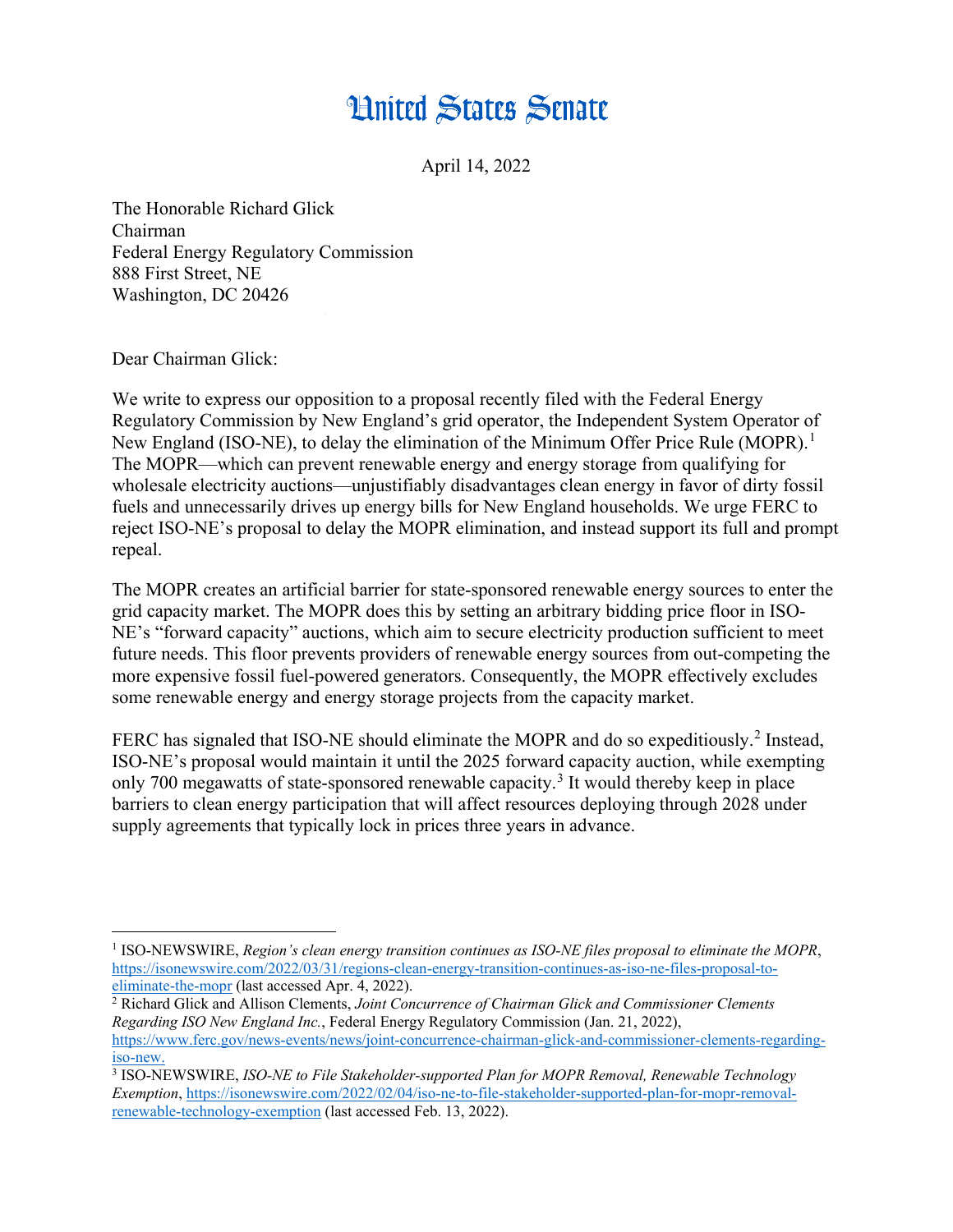Chairman Richard Glick April 14, 2022 Page 2

It should come as no surprise that three New England natural gas plant operators developed what became the ISO-NE proposal.<sup>4</sup> At the very moment when New England should be fully embracing the transition to renewables and the related socioeconomic opportunities, this decision to undermine state actions and renewable energy deployment is a terrible and ill-timed mistake. The ISO-NE proposal would have several devastating consequences for New England ratepayers and for states' climate and clean energy goals.

First, the MOPR will continue to disadvantage new clean energy sources while propping up fossil fuel generators. This undermines New England states' responses to the climate crisis. Second, the MOPR effectively raises costs in the capacity market by excluding lower-priced renewables. This ultimately results in higher electricity bills for households. Third, the MOPR prevents renewable energy projects from scaling up as quickly as possible. This hampers decarbonization efforts and prevents the full use of clean energy manufacturing and technologies, such as large-scale storage, which could bolster grid reliability.

Furthermore, the ISO-NE proposal is confusing for states and stakeholders, and it maintains a structural delay that makes it harder for renewables to enter the market and receive advance financing for projects.<sup>5</sup> It also lacks the necessary analysis to support ISO-NE's contention that the delay is needed for reliability or to facilitate a smooth transition to a renewable-friendly grid.

ISO-NE has argued that its proposal will provide the grid with more time to transition to a larger share of renewable-generated capacity, in order to prevent disruptions and preserve reliability.<sup>6</sup> But the point of a forward capacity auction is to procure enough capacity to prevent disruptions. ISO-NE does not offer a sufficient explanation of why a system operator cannot achieve those goals while at the same time allowing full competition from renewable energy.

Additionally, if there are fears about specific reliability issues not addressed by the capacity rules, such as adequate supplies of energy during tight winter conditions, ISO-NE has already shown a willingness to bolster payments to fossil fuel generators beyond the capacity revenues. For example, in 2019, ISO-NE sought a waiver from FERC to specifically keep the gas-powered Mystic Power Station in its forward capacity auctions. It then followed up that request with an interim proposal for an "Inventoried Energy Program" (IEP) and a proposal for an "Energy Security Improvement" (ESI) program. These proposals entailed additional payments to generators that use on-site fuel sources—such as natural gas, oil, and coal-powered plants.<sup>7</sup> While FERC rejected the ESI program and the initial Mystic proposal on the grounds that they would raise costs for consumers without actually improving reliability, it approved the IEP and a

 $\overline{a}$ <sup>4</sup> Ethan Howland, *ISO-NE Plan to Extend MOPR Through 2024 Faces Uncertain Fate at FERC, Experts Say*, Utility Drive (Feb. 9, 2022), https://www.utilitydive.com/news/iso-ne-extend-mopr-uncertain-fate-ferc-newengland-renewable/618556 (last accessed Feb. 13, 2022).

<sup>5</sup> *Ibid.* 

<sup>6</sup> ISO-NEWSWIRE, *ISO-NE to File Stakeholder-supported Plan for MOPR Removal, Renewable Technology Exemption*, https://isonewswire.com/2022/02/04/iso-ne-to-file-stakeholder-supported-plan-for-mopr-removalrenewable-technology-exemption (last accessed Feb. 13, 2022).

<sup>7</sup> Deborah Cooke, *Overview of ISO-NE's Inventoried Energy Program V1*, ISO-NE (Oct. 1, 2019), https://www.isone.com/static-assets/documents/2019/09/2019-10-01-egoc-a4.1-overview-of-iso-ne-inventoried-energy-programv1.pdf (last accessed Feb.14, 2022).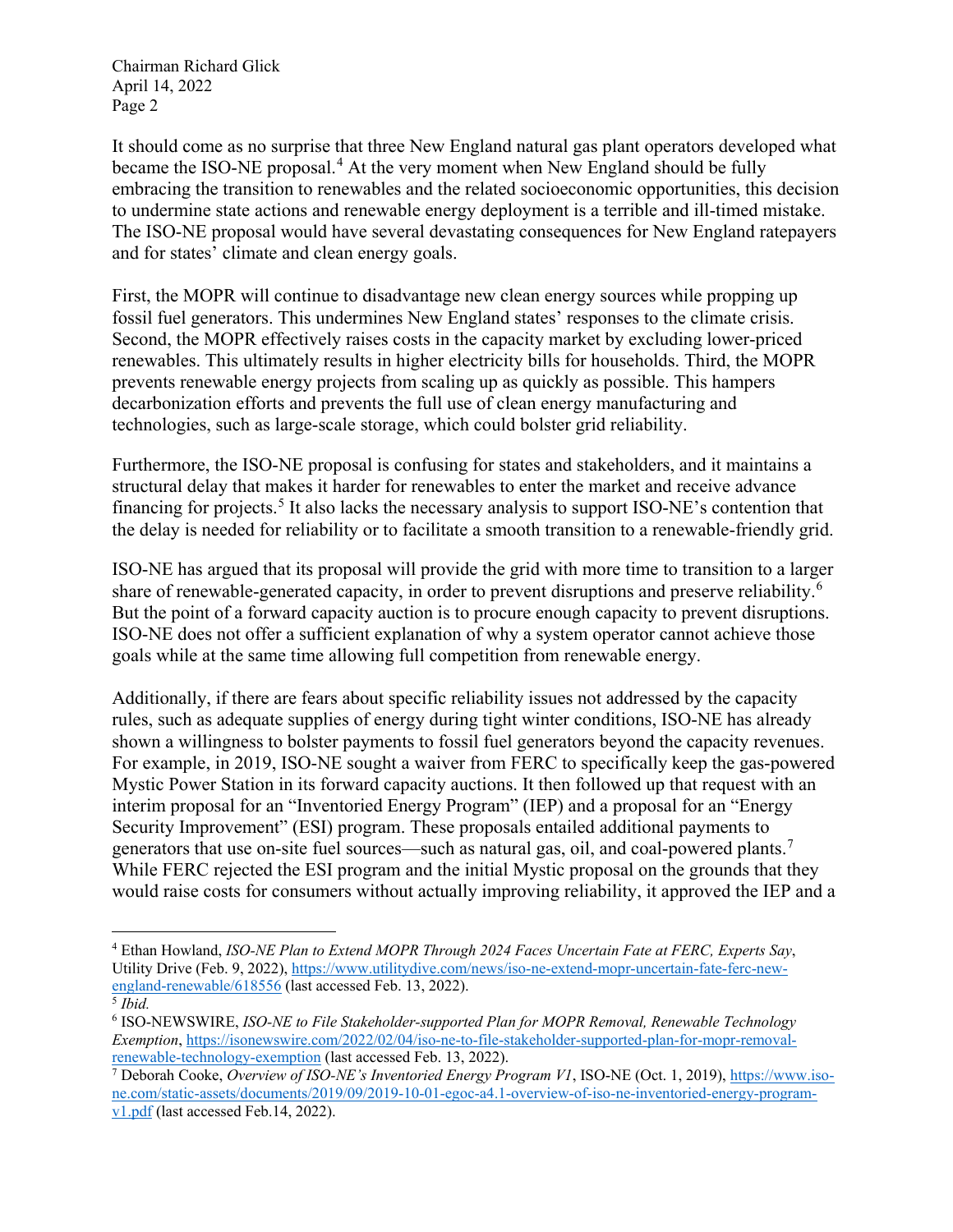Chairman Richard Glick April 14, 2022 Page 3

follow-up proposal from ISO-NE to retain the Mystic plant.<sup>8,9</sup> ISO-NE clearly has other existing financial instruments that it has used or sought to use in order to preserve system reliability and protect fossil fuel capacity—it is unclear why it also would need to preserve the barriers to entry for clean power established by the MOPR for the forward capacity auction.

Finally, ISO-NE has not described the steps it will take in the intervening three years that will resolve its amorphous reliability concerns. This leads us to fear further delay in the elimination of the full MOPR based on unsubstantiated concerns that the grid is simply not ready.

We must all work together to make the transition to a clean energy future. We applaud your recent statement with Commissioner Clements that the MOPR "is doubly bad for consumers, as they will be forced to pay for more capacity than is actually needed, and to do so at a higher price than they should."<sup>10</sup> We must not abide delay through anti-competitive proposals that artificially keep expensive fossil fuel generators online at the expense of more affordable renewable sources.

We therefore urge FERC to use its existing regulatory authority under Sections 205 and 206 of the Federal Power Act to ensure that New England customers pay just and reasonable rates for capacity, and to fulfill its mandate to ensure that the sale of electricity is not unduly discriminatory. By requiring immediate reform of the MOPR, FERC can ensure that all of New England is able to realize the climate and cost benefits of a renewable energy transition as soon as possible. In doing so, FERC will signal that renewable energy should be allowed to fully and freely compete in wholesale markets. This will ultimately lead to lower prices for household customers and facilitate our overdue and necessary transition to a decarbonized electricity grid.

Thank you in advance for your consideration of this request.

Sincerely,

 $w\rightarrow\bot$  / auto Edward United States Senator

 $\overline{a}$ 

 $Lic$  and  $L_{\rm{d}}$ Elizabeth Warren

United States Senator

<sup>8</sup> Sarah Shemkus, *Critics say lifeline for Massachusetts LNG power plant sets bad precedent*, Energy News Network (Jan. 28, 2019), https://energynews.us/2019/01/28/critics-say-lifeline-for-massachusetts-lng-power-plant-sets-bad-

 $\frac{1}{9}$  Robert Walton, *ISO-NE commits to address regional energy security challenges as FERC rejects proposal*, Utility Dive (Nov. 9, 2020), https://www.utilitydive.com/news/iso-ne-commits-to-address-regional-energy-securitychallenges-as-ferc-rejec/588616/ (last accessed Feb. 18, 2020). 10 Richard Glick and Allison Clements, *Joint Concurrence of Chairman Glick and Commissioner Clements* 

*Regarding ISO New England Inc.*, Federal Energy Regulatory Commission (Jan. 21, 2022),

https://www.ferc.gov/news-events/news/joint-concurrence-chairman-glick-and-commissioner-clements-regardingiso-new.